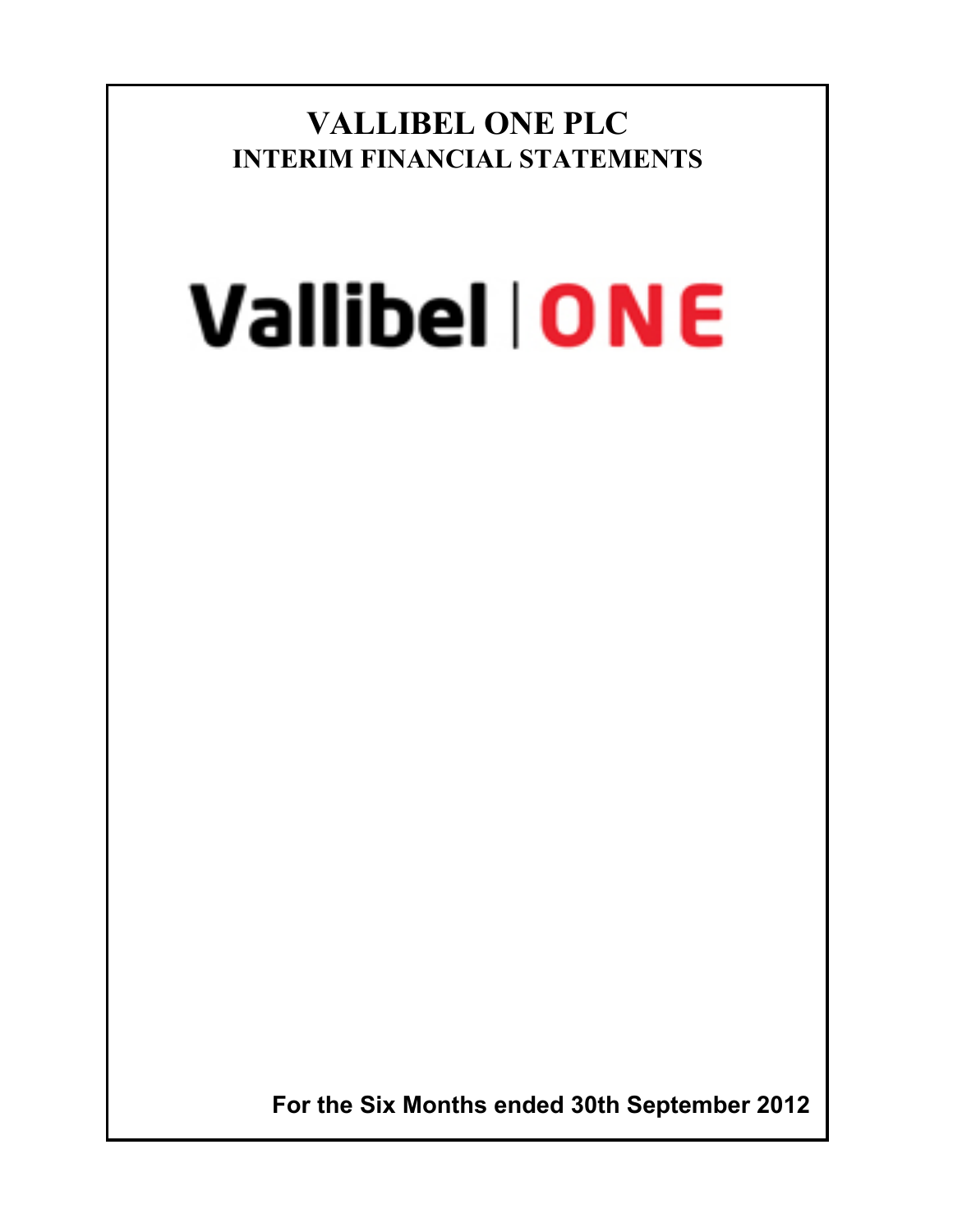|                                                                                                                                                        | <b>VALLIBEL ONE PLC</b><br><b>BALANCE SHEET</b> |                         |                       |                      |
|--------------------------------------------------------------------------------------------------------------------------------------------------------|-------------------------------------------------|-------------------------|-----------------------|----------------------|
|                                                                                                                                                        | Group                                           |                         |                       |                      |
| As at                                                                                                                                                  | Company<br>30.09.2012                           | 31.03.2012              | 30.09.2012            | 31.03.2012           |
|                                                                                                                                                        | <b>Rs.'000</b>                                  | <b>Rs.'000</b>          | <b>Rs.'000</b>        | <b>Rs.'000</b>       |
| <b>ASSETS</b>                                                                                                                                          |                                                 |                         |                       |                      |
| Cash and Cash Equivalents                                                                                                                              | 6,497                                           | 16,838                  | 1,729,038             | 1,836,107            |
| <b>Short Term Investments</b>                                                                                                                          | 1,612,673                                       | 2,298,000               | 500,000               | 513,000              |
| Treasury Bills and Other bills eligible for re-discounting<br>with Central Bank                                                                        | $\overline{\phantom{a}}$                        |                         | 2,203,713             | 1,266,964            |
| Placements with Other banks                                                                                                                            |                                                 |                         | 1,027,032             | 963,593              |
| Loans and Advances                                                                                                                                     |                                                 |                         | 15,556,535            | 12,892,125           |
| Lease Rentals receivable and Stock out on hire                                                                                                         |                                                 | $\overline{a}$          | 25,806,062            | 23,820,179           |
| Advance for Vehicle Stock                                                                                                                              |                                                 |                         | 18,357                | 127,213              |
| Real Estate Stock                                                                                                                                      |                                                 |                         | 134,274               | 143,212              |
| Trade and other Debtors, Deposits and Prepayments                                                                                                      | 85,755                                          | 75,442                  | 5,890,777             | 4,627,984            |
| Investments in Securities<br>Investments in Subsidiaries                                                                                               | 8,630,841<br>17,316,095                         | 7,890,385<br>17,316,095 | 9,281,402             | 8,990,607            |
| Investment in Associates                                                                                                                               | 317,762                                         | 317,477                 | 327,250               | 323,935              |
| Amount Due From Related Parties                                                                                                                        | 63,321                                          | 88,023                  | 192,743               | 192,395              |
| Deffered Tax assets                                                                                                                                    |                                                 |                         | 46,281                | 35,213               |
| Income Tax Recoverable                                                                                                                                 | 8,235                                           | 7,175                   | 47,642                | 41,393               |
| Inventories                                                                                                                                            |                                                 |                         | 4,778,981             | 4,446,540            |
| Intangible Assets                                                                                                                                      |                                                 |                         | 12,802,248            | 12,743,221           |
| Property, Plant and Equipment                                                                                                                          | 44,644                                          | 43,805                  | 11,663,865            | 10,619,355           |
| <b>Total Assets</b>                                                                                                                                    | 28,085,823                                      | 28,053,240              | 92,006,199            | 83,583,038           |
|                                                                                                                                                        |                                                 |                         |                       |                      |
| <b>LIABILITIES</b><br>Deposits from non-bank customers                                                                                                 |                                                 | $\overline{a}$          | 31,634,728            | 24,425,133           |
| Interest Bearing Loans and Borrowings                                                                                                                  |                                                 |                         | 16,108,831            | 17,140,759           |
| Trade and Other Payables                                                                                                                               | 494,317                                         | 488,277                 | 6,125,584             | 5,231,639            |
| Amount Due To Related Parties                                                                                                                          | 47                                              | 47                      | 925                   | 25                   |
| Dividend Payable                                                                                                                                       | 2,356                                           |                         | 26,429                | 26,675               |
| Debentures                                                                                                                                             |                                                 |                         | 995,000               | 995,000              |
| Retirement Benefit Liability                                                                                                                           | 2,580                                           | 1,720                   | 417,833               | 333,115              |
| Income Tax Liabilities                                                                                                                                 | 5,935                                           | 8,404                   | 234,770               | 367,775              |
| Defferred Tax Liabilities<br><b>Total Liabilities</b>                                                                                                  | 5,548<br>510,784                                | 2,162<br>500,610        | 155,072<br>55,699,172 | 98,673<br>48,618,794 |
|                                                                                                                                                        |                                                 |                         |                       |                      |
| <b>Shareholders' Funds</b>                                                                                                                             |                                                 |                         |                       |                      |
| <b>Equity Attributable to Equity Holders of the Parent</b>                                                                                             |                                                 |                         |                       |                      |
| <b>Stated Capital</b>                                                                                                                                  | 27,163,984                                      | 27,163,984              | 27,163,984            | 27,163,984           |
| Reserves                                                                                                                                               | 411,055                                         | 388,646                 | 3,337,679             | 2,729,848            |
|                                                                                                                                                        | 27,575,039                                      | 27,552,630              | 30,501,663            | 29,893,832           |
| <b>Minority Interest</b>                                                                                                                               |                                                 |                         | 5,805,364             | 5,070,412            |
| <b>Total Equity</b>                                                                                                                                    | 27,575,039                                      | 27,552,630              | 36,307,027            | 34,964,244           |
| <b>Total Equity and Liabilities</b>                                                                                                                    | 28,085,823                                      | 28,053,240              | 92,006,199            | 83,583,038           |
|                                                                                                                                                        |                                                 |                         |                       |                      |
| Net Asset Per Share (Rs.)                                                                                                                              | 25.38                                           | 25.36                   | 28.07                 | 27.51                |
| These Financial Statements are in Compliance with the requirements of Companies Act No. 07 of 2007.                                                    |                                                 |                         |                       |                      |
| Sgd.                                                                                                                                                   |                                                 |                         |                       |                      |
| Haresh Somashantha<br><b>Chief Financial Officer</b>                                                                                                   |                                                 |                         |                       |                      |
| The Board of Directors is responsible for the preparation and presentation of these Financial Statements.<br>Signed for and on behalf of the board by. |                                                 |                         |                       |                      |
| Sgd.                                                                                                                                                   | Sgd.                                            |                         |                       |                      |
| K D D Perera                                                                                                                                           |                                                 |                         |                       |                      |
| Director                                                                                                                                               | J A S S Adhihetty<br>Director                   |                         |                       |                      |
|                                                                                                                                                        |                                                 |                         |                       |                      |
| 28-Nov-12                                                                                                                                              |                                                 |                         |                       |                      |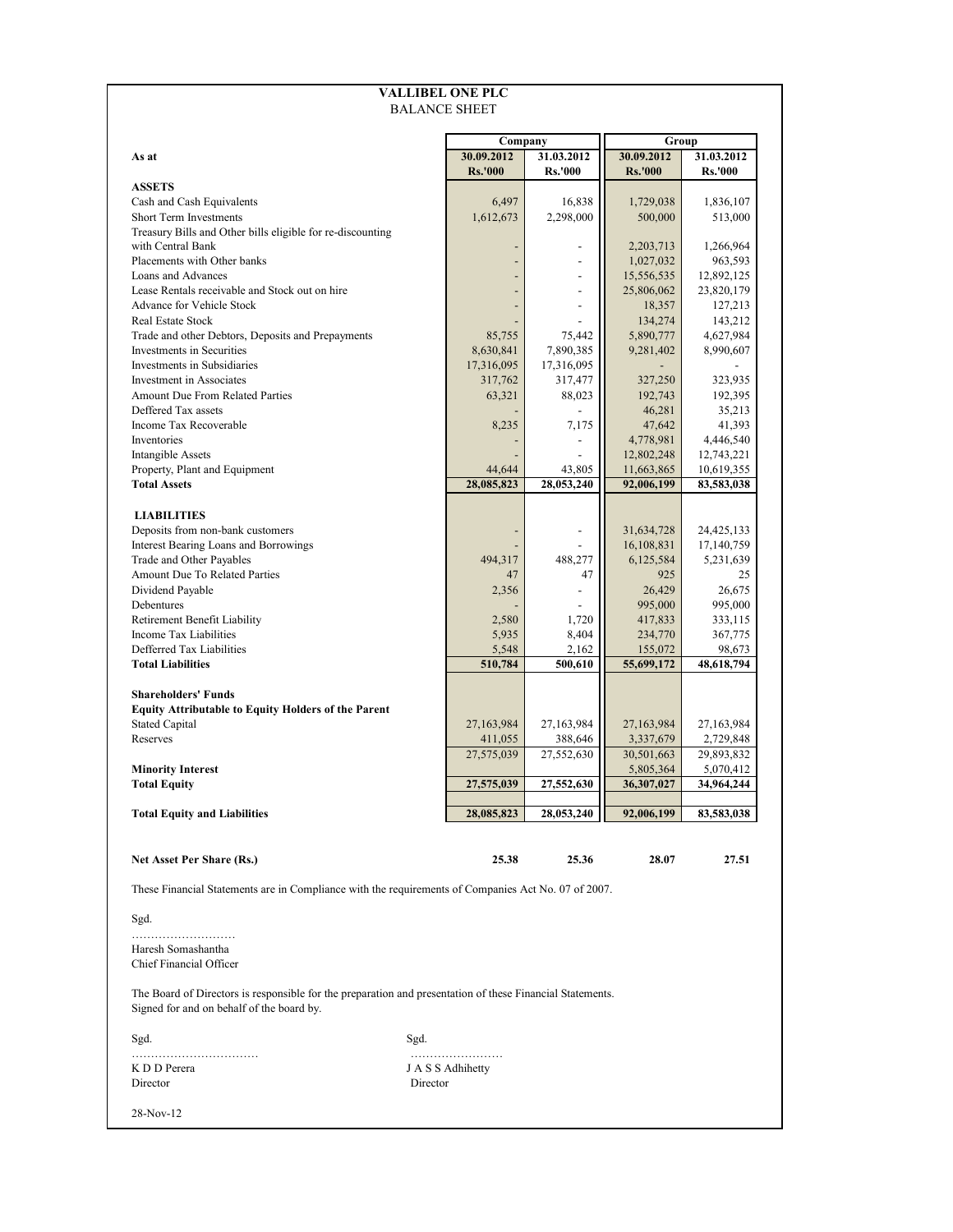|                                                                                                            |                              | <b>VALLIBEL ONE PLC</b><br><b>INCOME STATEMENT</b> |                           |                                 |                                   |                           |  |  |
|------------------------------------------------------------------------------------------------------------|------------------------------|----------------------------------------------------|---------------------------|---------------------------------|-----------------------------------|---------------------------|--|--|
|                                                                                                            |                              | Company<br>6 months ended                          |                           | Group<br>6 months ended         |                                   |                           |  |  |
|                                                                                                            | 30.09.2012<br><b>Rs.'000</b> | 30.09.2011<br><b>Rs.'000</b>                       | Variance<br>$\frac{0}{0}$ | 30.09.2012<br><b>Rs.'000</b>    | 30.09.2011<br><b>Rs.'000</b>      | Variance<br>$\frac{0}{0}$ |  |  |
| Revenue                                                                                                    |                              |                                                    |                           | 15,229,005                      | 10,690,323                        | 42                        |  |  |
| Cost of Sales                                                                                              |                              |                                                    |                           | (10,764,104)                    | (7,023,655)                       | 53                        |  |  |
| <b>Gross Profit/ (Loss)</b>                                                                                |                              |                                                    |                           | 4,464,901                       | 3,666,668                         | 22                        |  |  |
| Dividend income                                                                                            | 265,109                      | 224,267                                            | 18                        | 158,717                         | 29,089                            | 446                       |  |  |
| Other operating income                                                                                     | 152,109                      | 191,533                                            | (21)                      | 708,129                         | 454,521                           | 56                        |  |  |
| <b>Administrative Expenses</b>                                                                             | (38, 420)                    | (52, 627)                                          | (27)                      | (1,428,419)                     | (860, 647)                        | 66                        |  |  |
| Distribution Expenses                                                                                      |                              |                                                    |                           | (1, 332, 160)                   | (853, 527)                        | 56                        |  |  |
| Finance Cost                                                                                               | (6,020)                      | (25)                                               | 23,530                    | (596, 139)                      | (234, 735)                        | 154                       |  |  |
| Provision for fall in value of Investments,<br>Bad and Doubtful Loans and Write Offs                       | (5,668)                      | ٠                                                  | 100                       | (97, 376)                       | (30, 276)                         | 222                       |  |  |
| Amortisation of intangible Assets                                                                          |                              |                                                    |                           | (25, 289)                       | $\overline{a}$                    | 100                       |  |  |
| Negative Good will                                                                                         |                              |                                                    |                           | 112                             | 91,105                            | (100)                     |  |  |
| Profit from Associates Company                                                                             |                              |                                                    |                           | 3,029                           | 7,472                             | (59)                      |  |  |
| <b>Profit From Operations</b>                                                                              | 367,110                      | 363,148                                            | $\mathbf{1}$              | 1,855,505                       | 2,269,669                         | (18)                      |  |  |
| Value Added Tax on Financial Services                                                                      |                              |                                                    |                           | (86, 473)                       | (73, 793)                         | 17                        |  |  |
| Profit /(Loss) before tax                                                                                  | 367,110                      | 363,148                                            | $\mathbf{1}$              | 1,769,032                       | 2,195,875                         | (19)                      |  |  |
| Income Tax Expense                                                                                         | (18, 734)                    | (41,321)                                           | (55)                      | (502, 756)                      | (408, 823)                        | 23                        |  |  |
| <b>Net Profits for the Period</b>                                                                          | 348,376                      | 321,826                                            | 8                         | 1,266,276                       | 1,787,052                         | (29)                      |  |  |
| Attributable to:<br>Equity holders of the Parent<br>Minority Interest<br><b>Net Profits for the Period</b> | 348,376<br>348,376           | 321,826<br>321,826                                 |                           | 796,525<br>469,751<br>1,266,276 | 1,014,434<br>772,618<br>1,787,052 |                           |  |  |
| Earnings Per Share (Rs.)                                                                                   | 0.32                         | 0.30                                               |                           | 0.74                            | 0.93                              |                           |  |  |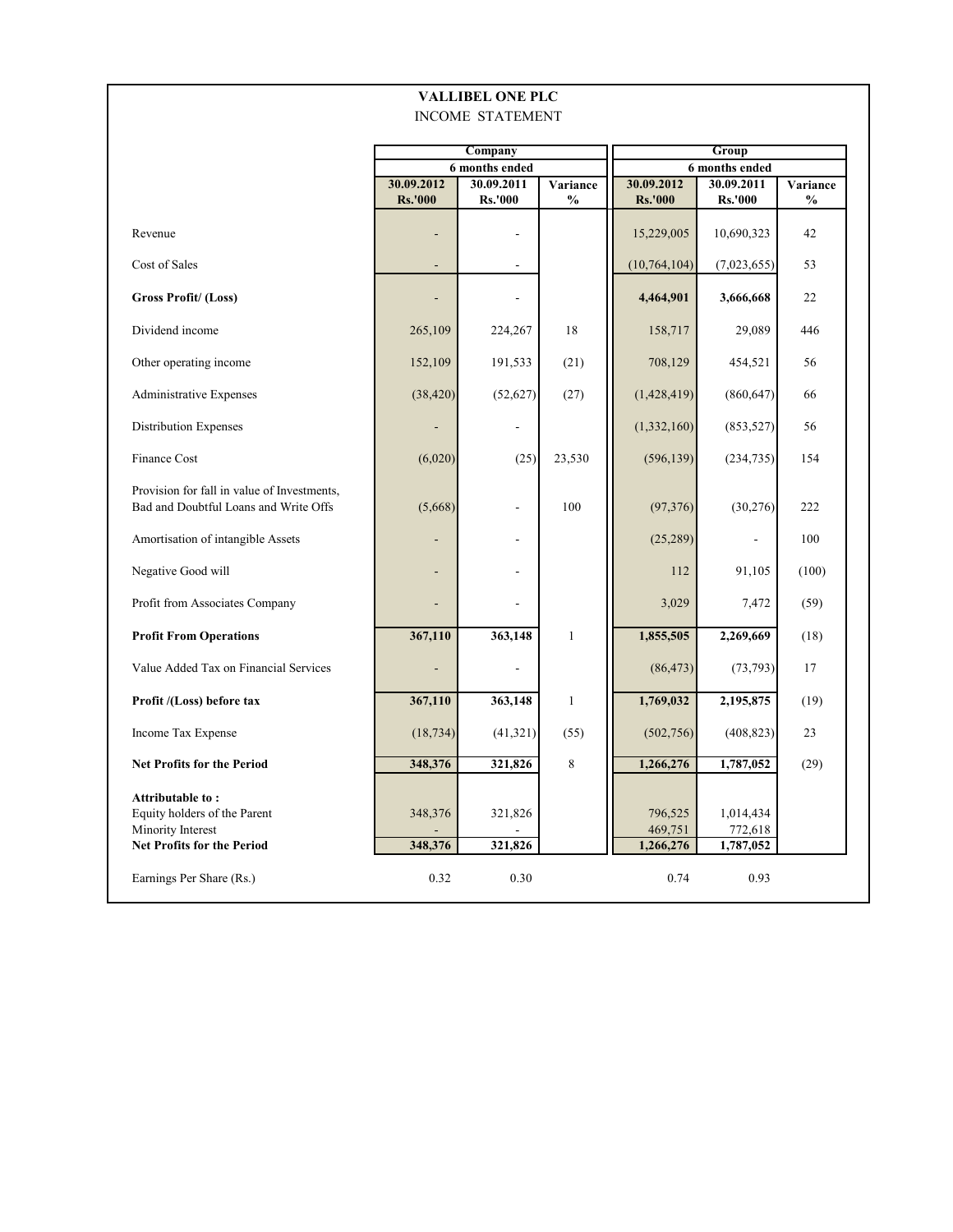| <b>VALLIBEL ONE PLC</b><br><b>CASH FLOW STATEMENT</b>                                                                |                          |                           |                           |                            |
|----------------------------------------------------------------------------------------------------------------------|--------------------------|---------------------------|---------------------------|----------------------------|
|                                                                                                                      |                          | Company                   | Group                     |                            |
| For the six months ended                                                                                             | 30.09.2012               | 30.09.2011                | 30.09.2012                | 30.09.2011                 |
| <b>CASH FLOWS FROM OPERATING ACTIVITIES</b>                                                                          | <b>Rs.'000</b>           | <b>Rs.'000</b>            | <b>Rs.'000</b>            | <b>Rs.'000</b>             |
| Net Profit/ (Loss) before Taxation                                                                                   | 367,110                  | 363,148                   | 1,769,032                 | 2,195,875                  |
| <b>ADJUSTMENTS FOR</b>                                                                                               |                          |                           |                           |                            |
| Depreciation<br>Amortization                                                                                         | 3,903                    | 2,510                     | 497,441<br>25.289         | 463,633<br>2,410           |
| (Appreciation)/Depreciation in Market value of Quoted shares                                                         | 5,668                    | ä,                        | (19, 124)                 | 19,811                     |
| Interest cost on Finance Leases                                                                                      |                          |                           | 2,367                     | 2,371                      |
| Provision For doubtful debts<br>Provision For Defined Benefit Plan Costs                                             | 860                      |                           | 83,581<br>45,623          | 34,358<br>68,319           |
| Profit/ (Loss) from sale of Prooerty, Plant & Equipment                                                              |                          | ä,                        | (13, 455)                 | (21, 513)                  |
| Withholding Tax attributed to Fixed Deposit & professional fees                                                      |                          |                           | (6, 423)                  | (2, 517)                   |
| Notional Tax Credit on Interest on Treasury Bills                                                                    |                          | ٠                         | (12, 402)                 | (5, 794)                   |
| (Gain) /Loss from Sale of Investments<br>Finance Cost                                                                | 11                       | 25                        | (19, 237)<br>490,132      | (163, 084)<br>291,584      |
| Interest Income                                                                                                      | (152, 120)               | (191, 533)                | (111,828)                 | (196, 264)                 |
| Negative Goodwill                                                                                                    |                          |                           | (112)                     | (91, 105)                  |
| Exchange Loss/(Gain)<br>Profit share of investment in associate                                                      | 6,020                    | ÷.                        | 9,937<br>(3,029)          | 338,903<br>(7, 472)        |
| Reversal of Stock Provison                                                                                           |                          |                           | 21,418                    |                            |
| Dividends Received                                                                                                   | (265, 109)               | (224, 267)                | (158, 717)                | (25, 846)                  |
| <b>Operating Profit/ (Loss) before Working Capital Changes</b>                                                       | (33, 656)                | (50, 117)                 | 2,600,494                 | 2,903,669                  |
| (Increase)/Decrease in Real Estate Stock                                                                             |                          | ä,                        | 8,938                     | 78,020                     |
| (Increase)/Decrease in Lease Rentals Receivable and Stock out on hire                                                | $\overline{\phantom{a}}$ | ä,                        | (2,027,656)               | (3,985,599)                |
| (Increase)/Decrease in Government of Sri Lanka Treasury Bills<br>(Increase)/Decrease in Loans and Advances           |                          | ÷,                        | (268, 523)<br>(2,680,691) | 350,968<br>536,195         |
| (Increase)/Decrease in Trade & Other Debtors, Deposits & Prepayments                                                 | (691)                    | (17, 800)                 | (567,398)                 | 77,312                     |
| (Increase)/Decrease in Vehicle Stocks                                                                                |                          |                           | 108,856                   | 141,714                    |
| (Increase)/Decrease in Placements with Banks<br>Increase/(Decrease) in Deposits from Non Bank Customers              |                          |                           | (63, 439)<br>6,489,702    | (242, 224)<br>2,832,987    |
| Increase/(Decrease) in Trade & Other Payables                                                                        | 20                       | (3, 133)                  | (945,007)                 | 258,340                    |
| Increase/(Decrease) in Accrued Charges                                                                               |                          | ٠                         | 502,122                   |                            |
| (Increase)/Decrease in Inventories                                                                                   |                          | 11,482                    | (299,790)<br>(17, 123)    | (653, 718)<br>12,061       |
| Increase/(Decrease) in Amounts Due to Related Companies<br>Increase/(Decrease) in Amounts Due from Related Companies | 24,702                   | (52, 458)                 | 88,023                    | 22                         |
| <b>Cash Generated from Operations</b>                                                                                | (9,625)                  | (112, 026)                | 2,928,508                 | 2,309,747                  |
| Retirement Benefits Liabilities paid                                                                                 |                          |                           | (2,311)                   | (2,176)                    |
| Taxes Paid<br><b>Interest Received</b>                                                                               | (18, 875)<br>136,830     | (16,312)<br>166,475       | (620, 789)<br>96,537      | (635, 481)<br>171,206      |
| <b>Finance Cost Paid</b>                                                                                             |                          | (25)                      | (490, 132)                | (291, 584)                 |
| Net Cash from/(Used in) Operating Activities                                                                         | 108,329                  | 38,112                    | 1,911,814                 | 1,551,712                  |
| <b>CASH FLOWS FROM INVESTING ACTIVITIES</b>                                                                          |                          |                           |                           |                            |
| Acquisition of Property, Plant & Equipment                                                                           | (4, 742)                 | (20, 183)                 | (808, 788)                | (1,358,578)                |
| Proceeds from Sale of Property, Plant & Equipment<br>Acquisition of Intangible Assets                                |                          | ÷.                        | 13,498                    | 30,949                     |
| (Acquisition) / Proceeds from sale of Other Investments                                                              | (210,968)                | (339, 598)                | (207, 443)                | (341,002)                  |
| Investment in Associates                                                                                             | (285)                    |                           | (285)                     | (305, 293)                 |
| Acquisition / Increase in interest in Subsidiaries<br>Acquisition of Short Term Investment                           | (530, 127)               | ä,                        | (620, 915)                | (276, 172)                 |
| Disposal of Short Term Investments                                                                                   | 685,954                  | 1,547,015                 | 1,283,615                 | 1,928,014                  |
| Dividends Received                                                                                                   | 265,109                  | 224,267                   | 158,717                   | 25,846                     |
| Disposal of Subsidiaries                                                                                             |                          |                           |                           |                            |
| Acquisition of Subsidiaries<br><b>Net Cash used in Investing Activities</b>                                          | 204,941                  | (1,981,525)<br>(570, 023) | (345, 257)<br>(526, 859)  | (3,272,432)<br>(3,568,669) |
|                                                                                                                      |                          |                           |                           |                            |
| <b>CASH FLOWS FROM FINANCING ACTIVITIES</b><br>Principal Payment under Finance Lease Liability                       |                          |                           | (18, 515)                 | (12, 545)                  |
| Issue of Shares                                                                                                      | ÷,                       | 532,797                   |                           | 532,797                    |
| Net Proceeds from Non interest Bearing Loans & Borrowings                                                            | ÷,                       |                           |                           | (118, 728)                 |
| Proceeds from Interest Bearing Loans & Borrowings                                                                    | ÷,                       |                           | 6,500,058                 | 1,664,221                  |
| Repayment of Interest Bearing Loans & Borrowings<br>Dividend Paid                                                    | (323, 611)               |                           | (6,038,941)<br>(450, 365) | (942, 614)<br>(217,079)    |
| <b>Net Cash from Financing Activities</b>                                                                            | (323, 611)               | 532,797                   | (7, 764)                  | 906,052                    |
| Net Increase / (Decrease) in Cash & Cash Equivalents                                                                 | (10, 341)                | 886                       | 1,377,191                 | (1, 110, 905)              |
| Cash and Cash Equivalents at the beginning of the Period                                                             | 16,838                   | 19,038                    | (498, 763)                | 401,283                    |
| Cash and Cash Equivalents at the end of the Period                                                                   | 6,497                    | 19,925                    | 878,429                   | (709, 623)                 |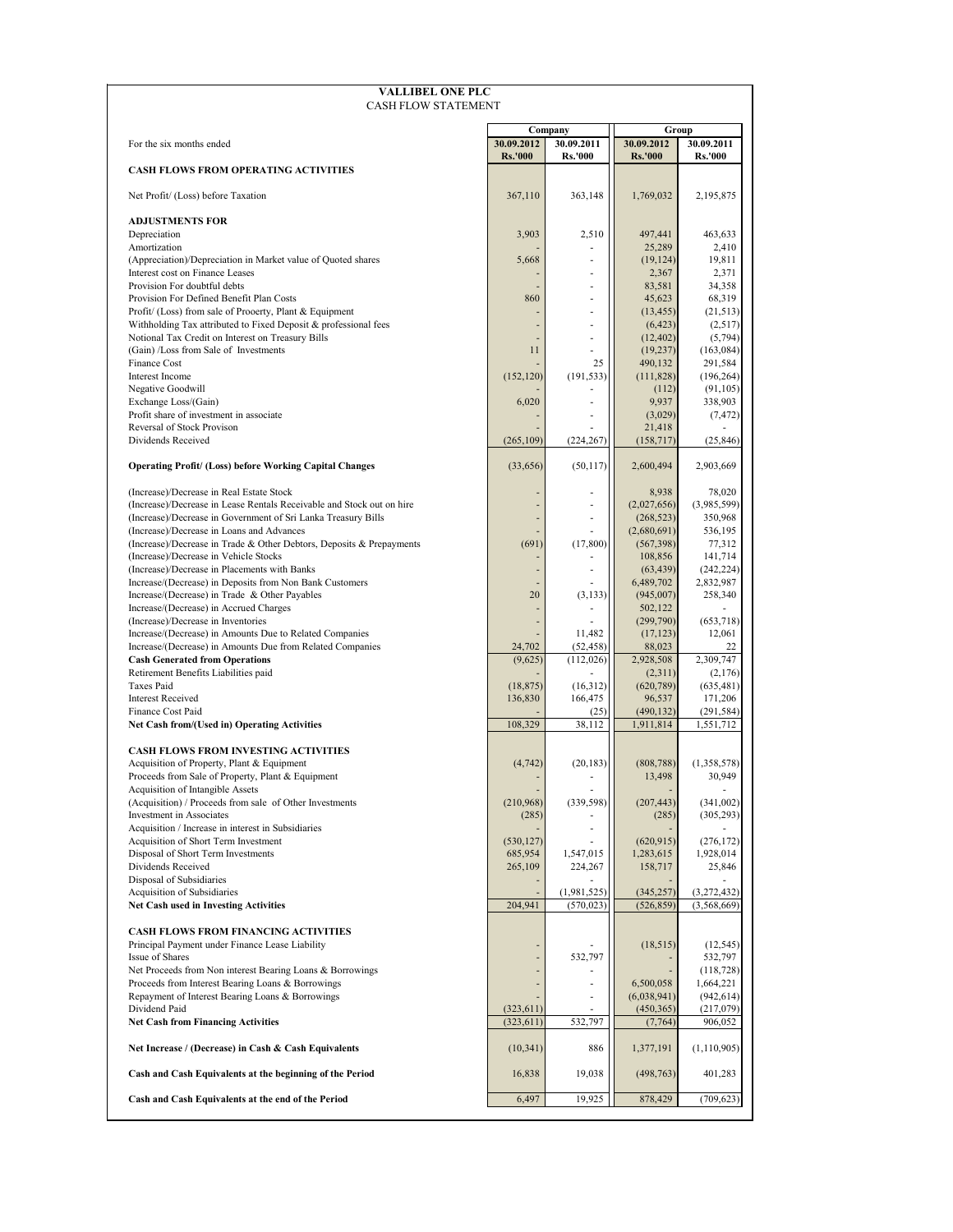| <b>VALLIBEL ONE PLC</b><br>STATEMENT OF CHANGES IN EQUITY |                       |                 |                                   |                          |                        |                                            |                                                        |                             |                             |              |
|-----------------------------------------------------------|-----------------------|-----------------|-----------------------------------|--------------------------|------------------------|--------------------------------------------|--------------------------------------------------------|-----------------------------|-----------------------------|--------------|
| For the six month ended 30th September                    |                       |                 |                                   |                          |                        |                                            |                                                        |                             |                             |              |
| Company                                                   | <b>Stated Capital</b> | Reserve<br>Fund | Investment<br><b>Fund Reserve</b> | General<br>Reserve       | Revaluation<br>Reserve | <b>Exchange</b><br>Equalisation<br>Reserve | Investment<br><b>In Parent</b><br><b>Company Share</b> | <b>Retained</b><br>Earnings | <b>Minority</b><br>Interest | <b>Total</b> |
|                                                           | Rs.                   | Rs.             | Rs.                               | Rs.                      | Rs.                    | Rs.                                        | Rs.                                                    | Rs.                         | Rs.                         | Rs.          |
| Balance as at 01 st April 2011                            | 26,631,187            |                 |                                   |                          |                        |                                            |                                                        | (60, 127)                   |                             | 26,571,060   |
| Profit/ (Loss) for the period                             | ×,                    |                 |                                   |                          |                        |                                            |                                                        | 321,826                     |                             | 321,826      |
| Issue of Shares                                           | 532,797               |                 |                                   |                          |                        |                                            |                                                        |                             |                             | 532,797      |
| Balance as at 30 th September 2011                        | 27,163,984            |                 |                                   |                          |                        |                                            |                                                        | 261,699                     | $\sim$                      | 27,425,683   |
| Balance as at 1 st April 2012                             | 27,163,984            |                 |                                   |                          |                        |                                            |                                                        | 388,646                     |                             | 27,552,630   |
| Profit/ (Loss) for the period                             | ä,                    |                 |                                   |                          |                        |                                            |                                                        | 348,376                     |                             | 348,376      |
| Dividend Paid                                             |                       |                 |                                   |                          |                        |                                            |                                                        | (325,968)                   | $\overline{\phantom{a}}$    | (325,968)    |
| Balance as at 30 th September 2012                        | 27,163,984            |                 | ä,                                | $\overline{\phantom{a}}$ | ÷                      |                                            | $\sim$                                                 | 411,055                     | $\sim$                      | 27,575,039   |
| Group                                                     |                       |                 |                                   |                          |                        |                                            |                                                        |                             |                             |              |
| Balance as at 01 st April 2011                            | 26,631,187            | 58,951          | 16,603                            |                          |                        |                                            |                                                        | 524,867                     | 3,535,355                   | 30,766,963   |
| Profit/ (Loss) for the period                             |                       |                 |                                   |                          |                        |                                            |                                                        | 1,014,434                   | 772,618                     | 1,787,052    |
| Appropriation of Bad Debts                                |                       |                 |                                   |                          |                        |                                            |                                                        | 2,673                       | 2,357                       | 5,030        |
| Issue of Shares                                           | 532,797               |                 |                                   |                          |                        |                                            |                                                        |                             | $\sim$                      | 532,797      |
| Acquisition of Subsidiaries                               |                       |                 |                                   |                          |                        |                                            |                                                        |                             | 1,290,533                   | 1,290,533    |
| Adjustment due to changes in holding                      |                       |                 |                                   |                          |                        |                                            |                                                        | 51,403                      | 19,881                      | 71,284       |
| Transfers                                                 |                       | 74,414          | 34,095                            | 36,285                   |                        |                                            |                                                        | (139, 675)                  | 3,246                       | 8,365        |
| Dividend paid to Minority Share holders                   |                       |                 |                                   |                          |                        |                                            |                                                        | $\sim$                      | (222, 140)                  | (222, 140)   |
| Exchange Equalization for the year                        |                       |                 | ÷,                                | 919                      |                        |                                            |                                                        | 1,814                       | 2,728                       | 5,461        |
| Balance as at 30 th September 2011                        | 27,163,984            | 133,365         | 50,698                            | 37,204                   |                        |                                            |                                                        | 1,455,516                   | 5,404,577                   | 34,245,345   |
| Balance as at 01 st April 2012                            | 27,163,984            | 237,111         | 109,614                           | 50,665                   |                        | 166,411                                    | (42, 276)                                              | 2,208,322                   | 5,070,412                   | 34,964,244   |
| Profit/ (Loss) for the period                             |                       |                 |                                   |                          |                        |                                            |                                                        | 796,525                     | 469,751                     | 1,266,276    |
| Dividend Paid                                             |                       |                 |                                   |                          |                        |                                            |                                                        | (325,968)                   | $\overline{\phantom{a}}$    | (325,968)    |
| Acquisition of Subsidiaries                               |                       |                 |                                   |                          |                        |                                            |                                                        | $\sim$                      | 248,383                     | 248,383      |
| Parent Company Adjustment                                 |                       |                 |                                   |                          |                        |                                            | (7,798)                                                |                             | $\overline{\phantom{a}}$    | (7, 798)     |
| Transfers                                                 |                       | 110,660         | 75,265                            |                          | 106,715                |                                            |                                                        | (185, 925)                  | 102,489                     | 209,204      |
| Dividend paid to Minority Share holders                   |                       |                 |                                   |                          |                        |                                            |                                                        | $\sim$                      | (124, 026)                  | (124, 026)   |
| Exchange Equalization for the year                        |                       |                 |                                   |                          |                        | 38,356                                     |                                                        |                             | 38,356                      | 76,712       |
| Balance as at 30 th September 2012                        | 27,163,984            | 347,771         | 184,879                           | 50,665                   | 106,715                | 204,767                                    | (50, 074)                                              | 2,492,955                   | 5,805,364                   | 36,307,027   |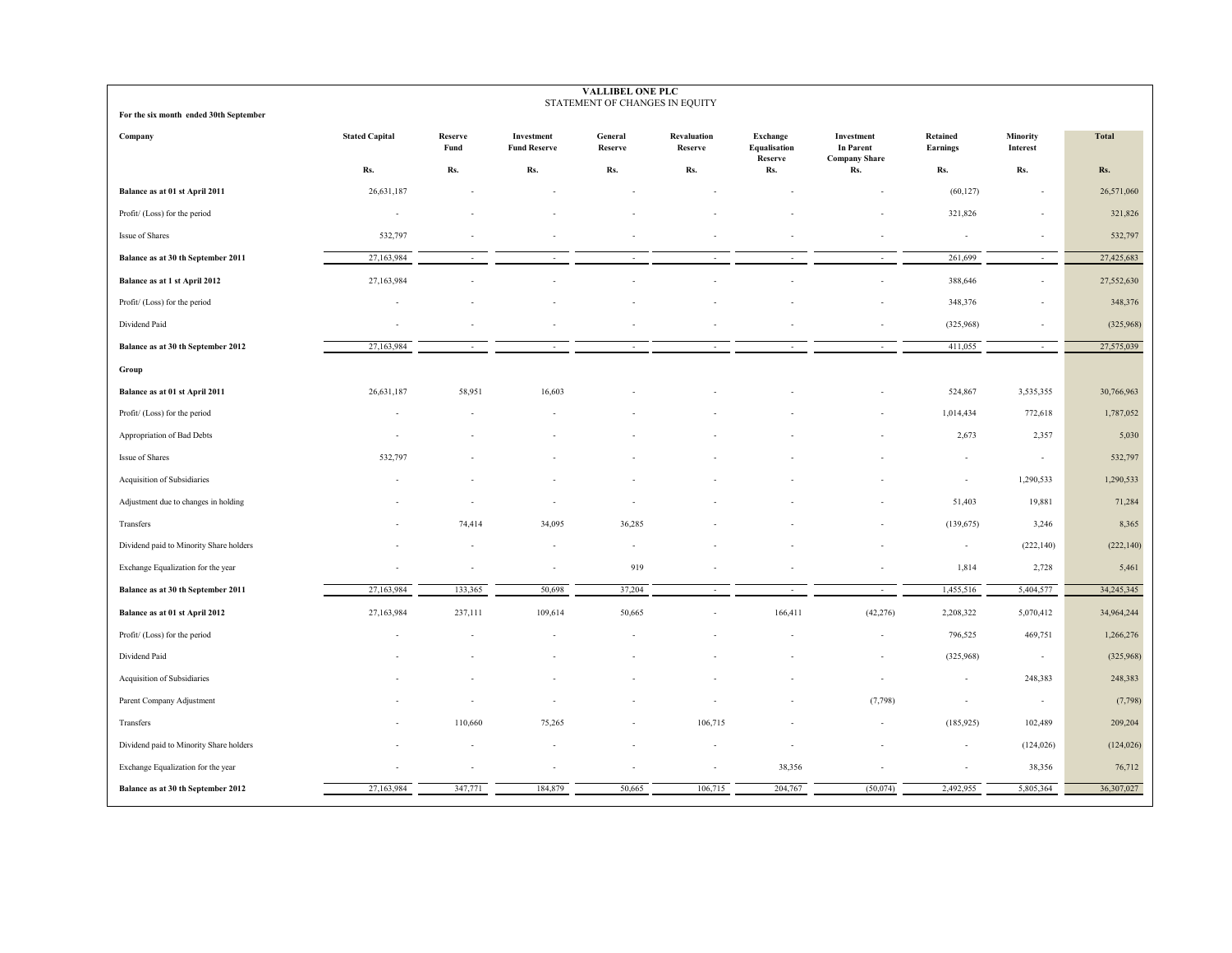## **VALLIBEL ONE PLC** NOTES TO THE FINANCIAL STATEMENTS

**1** Financial year of the company ends on 31st March.

**2** Figures for the Period ended 30th September 2012 are provisional and subject to audit.

- **3** Number of fully paid ordinary shares as at 30th September 2012 is 1,086,559,353 (31st March 2012- 1,086,559,353)
- **4** The Balance Sheet of the Company as at 30th September 2012 and Statements of Income, Changes in Equity and Cash Flow for the period then ended have been prepared in accordance with Sri Lanka Accounting Standards and are in agreement with the books of accounts maintained by the Company and have provided the information required by the Colombo Stock Exchange.
- **5** The Company has adopted consistent accounting policies and method of computation as disclosed in the Annual Report for the year ended 31st March 2012.
- **6** There has not been a significant change in the nature of the contingent liabilities which were disclosed in the Annual Report for the Year ended 31st March 2012.
- **7** Royal Ceramics Lanka PLC has acquired 51% stake of Asia Siyaka Commodities Ltd on 5th of April 2012 at a cost of Rs. 337,620,000 and Grip Delmege (Pvt) Limited which is a fully owned subsidiary of Delmege Ltd has acquired 60% of Grip Nordic (Pvt) Ltd on 1st April 2012 at a cost of Rs 25,000,000.
- **8** The Consolidated Financial Statements of the Company for the period ended 30th September 2012 comprise of the Company and its Subsidiaries. the details of Subsidiaries are as follows:

| <b>Company Name</b>                   | <b>Ownership percentage</b> |
|---------------------------------------|-----------------------------|
| Royal Ceramics Lanka PLC              | 51.01%                      |
| L B Finance PLC                       | 64.18%                      |
| Greener Water Ltd                     | 100.00%                     |
| Delmege Limited                       | $61.20\%$                   |
| Orit Apparels Lanka (Private) Limited | 50.00%                      |

- **9** There have been no material events occuring after the balance sheet date that require adjustment or disclosure in the Financial **Statements**
- **10** Application of new/revised Sri Lanka Financial Reporting Standards (SLFRS/LKAS)

The Institute of Chartered Accountants of Sri Lanka had issued a new volume of Sri Lanka Accounting Standards which have become applicable for financial periods beginning on or after 1st January 2012. These Sri Lanka Accounting Standards comprise of Accounting Standards prefixed both SLFRS and LKAS. The Company is required to prepare interim financial statements in accordance with LKAS 34 - Interim Financial Reporting. However the Institute of Chartered Accountants of Sri Lanka has decided to allow companies to prepare interim financial statements during the first financial year commencing on or after 1st January 2012 in accordance with Sri Lanka Accounting Standards that existed immediately prior to the date (SLAS) with disclosures on impact to the Statement of Comprehensive Income for the period and Net Assets based on SLFRS/LKAS. If determination of that impact is impracticable the Company should disclosed that fact. The Company is currently in the process of quantifying the impact on the new volume of Sri Lanka Accounting Standards.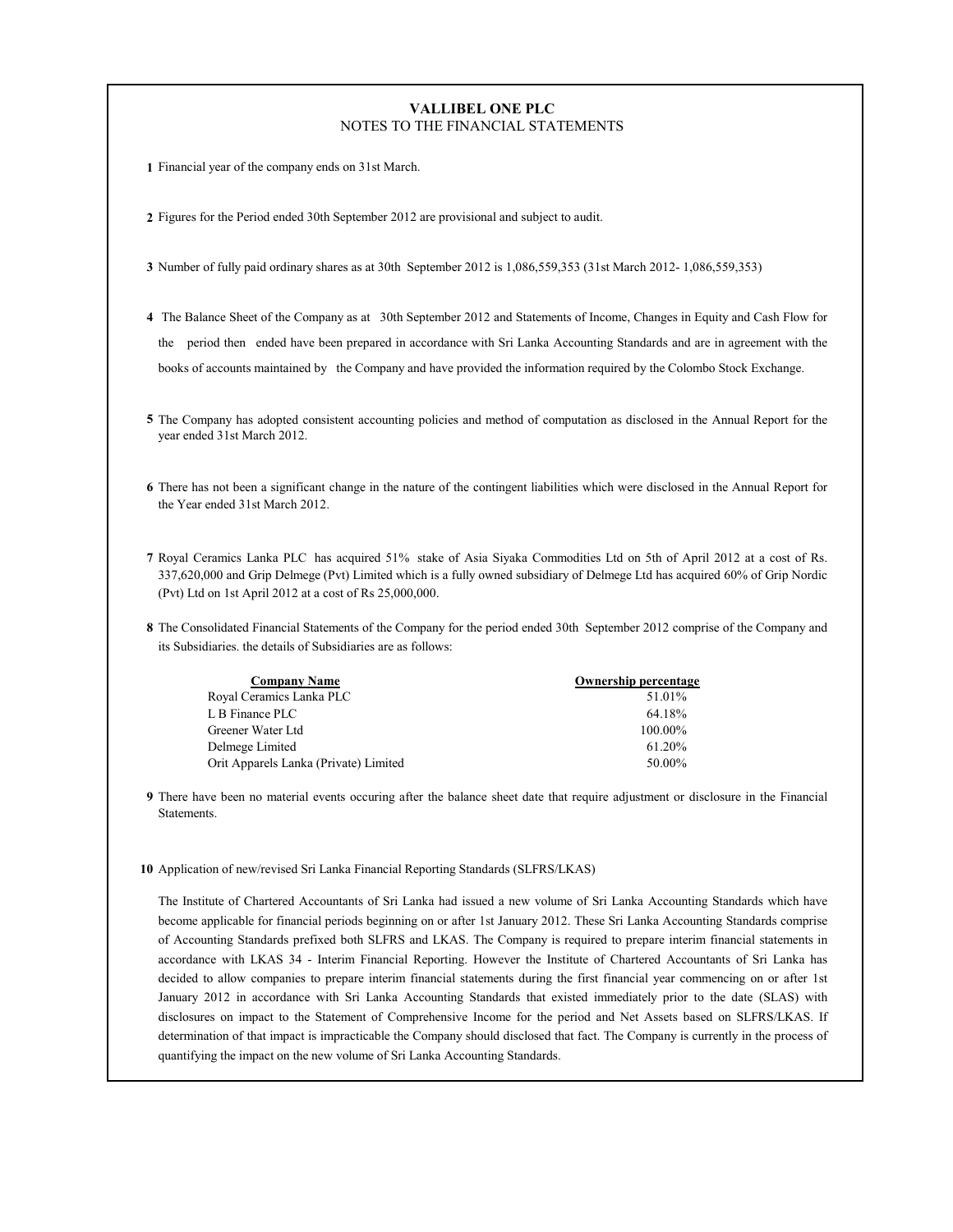# **VALLIBEL ONE PLC**

# **11 Acquisition of subsidiaries**

The fair value of assets acquired and liabilities assumed of Asia Siyaka Commodities Ltd and Grip Nordic

(Private) Limited were as follows

| <b>Rs'000</b> |
|---------------|
|               |
| 17,363        |
| 7,881         |
| 518,612       |
| 256,103       |
| 8,381         |
| 105           |
| 13            |
| 402,540       |
| 1,210,997     |
|               |
|               |
| 276,232       |
| 367,671       |
| 37,698        |
| 126           |
| 14,680        |
| 696,406       |
|               |
| 514,591       |
|               |
| (266, 208)    |
|               |
| (96, 524)     |
| 112           |
| (362, 620)    |
| 17,363        |
| (345, 257)    |
|               |

# **Note**

The Assets and Liabilities as at the acquisition date are stated at their provisional fair values and may be

amended in accordance with SLAS 25 (Revises 2004) - Business Combination.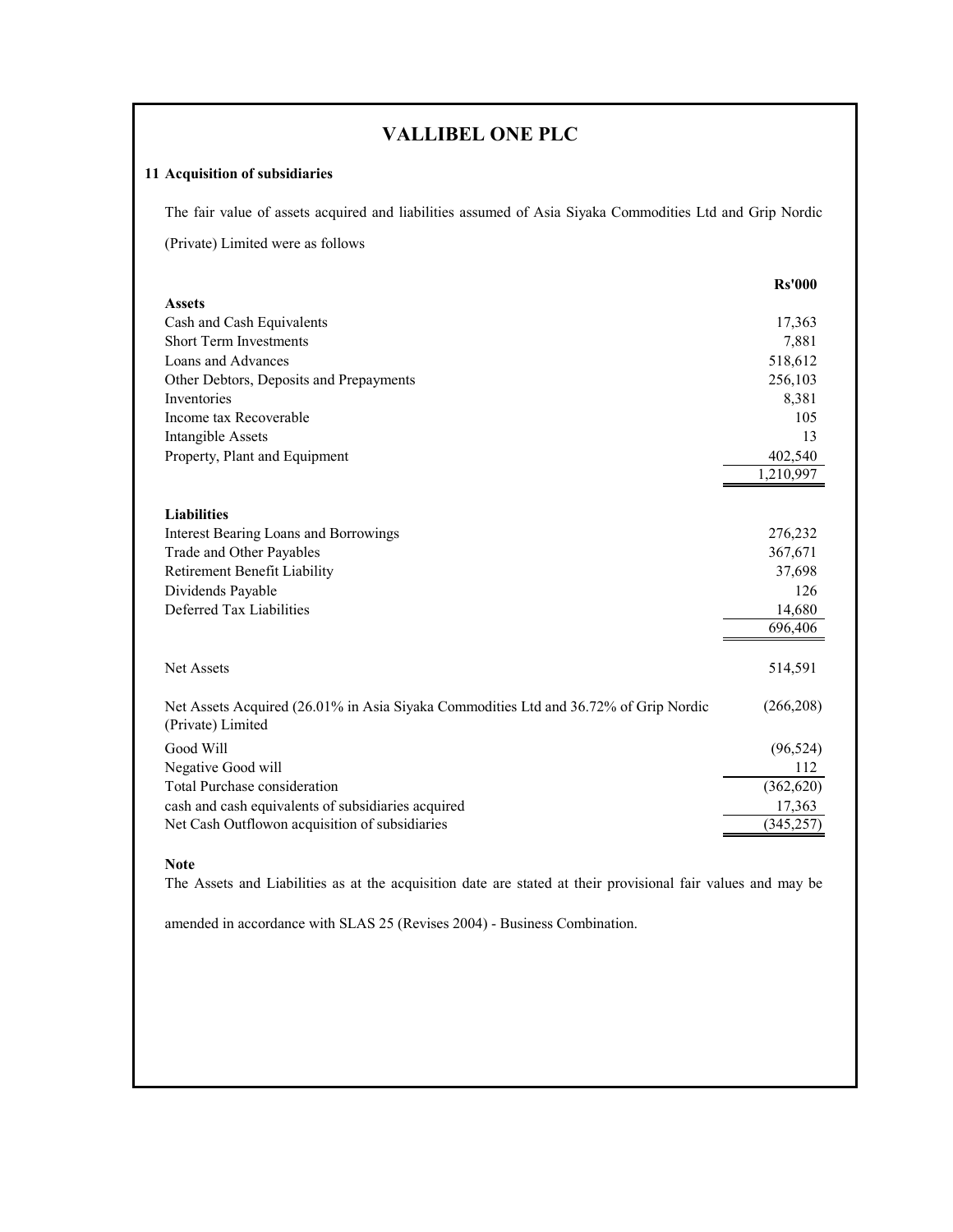|                                                                                      |                       |                       |                        |                        | <b>VALLIBEL ONE PLC</b> |                      |                    |                    |                          |              |                          |                          |                   |                   |
|--------------------------------------------------------------------------------------|-----------------------|-----------------------|------------------------|------------------------|-------------------------|----------------------|--------------------|--------------------|--------------------------|--------------|--------------------------|--------------------------|-------------------|-------------------|
| 12 Segment Results Rs.'000                                                           | Investment<br>2012    | 2011                  | <b>Tiles</b><br>2012   | 2011                   | Sanitary wear<br>2012   | 2011                 | Paints<br>2012     | 2011               | <b>Brokering</b><br>2012 | 2011         | <b>Finance</b><br>2012   | 2011                     | Hotel<br>2012     | 2011              |
| Revenue                                                                              |                       |                       | 2,862,013              | 2,628,880              | 440,221                 | 370,721              | 17,326             | 73,084             | 159,896                  |              | 4,803,336                | 3,240,487                |                   |                   |
| Cost of Sales                                                                        |                       | $\sim$                | (1,535,661)            | (1,322,712)            | (275, 492)              | (268,096)            | (14, 697)          | (52, 473)          | (4,203)                  | $\sim$       | (2,603,989)              | (1, 477, 377)            | $\sim$            |                   |
| Gross Profit/(Loss)                                                                  |                       | ÷                     | 1,326,352              | 1,306,168              | 164,728                 | 102,625              | 2,630              | 20,611             | 155,693                  |              | 2,199,347                | 1,763,109                |                   |                   |
| Dividend Income                                                                      | 106,164               |                       | 46,820                 | 22,053                 |                         |                      |                    |                    |                          |              | 2,329                    | 3,811                    |                   |                   |
| Other operating income                                                               | 56,832                | 49,859                | 29,801                 | 137,862                | 280                     | 352                  | 125                | 339                | 50,074                   | $\sim$       | 411,533                  | 229,400                  | 77                | 1                 |
| Administrative Expenses                                                              | (38, 420)             | (64,989)              | (198, 128)             | (178, 861)             | (9, 596)                | (8,269)              | (4,911)            | (2,307)            | (124, 031)               | $\sim$       | (587, 602)               | (358, 441)               | (2, 285)          | (10, 140)         |
| <b>Distribution Expenses</b>                                                         |                       |                       | (497, 547)             | (371, 953)             | (24, 878)               | (11, 345)            | (10,644)           | (10, 222)          | (7, 895)                 | $\sim$       | (506, 383)               | (376, 035)               |                   |                   |
| Finance Cost                                                                         | (6,020)               | (25)                  | (261, 029)             | (114, 452)             | (20, 196)               | (19, 635)            | (773)              | (851)              | (27, 181)                |              |                          |                          |                   | (6)               |
| Provision for fall in value of Investments,<br>Bad and Doubtful Loans and Write Offs | (5,668)               | ٠                     | (13,935)               |                        |                         |                      |                    |                    |                          |              | (56, 179)                | (30, 276)                |                   |                   |
| Amortisation of intangible Assets                                                    |                       |                       | (12, 587)              |                        |                         |                      |                    |                    |                          |              | (12,703)                 |                          |                   |                   |
| Negative Good will                                                                   |                       |                       |                        |                        |                         |                      |                    |                    |                          |              |                          |                          |                   |                   |
| Profit from Associates Company                                                       |                       |                       |                        |                        |                         |                      |                    |                    |                          |              |                          |                          | 3,029             | 7,472             |
| <b>Profit From Operations</b>                                                        | 112,888               | (15, 156)             | 419,749                | 800,815                | 110,339                 | 63,729               | (13, 573)          | 7,570              | 46,661                   |              | 1,450,343                | 1,231,569                | 821               | (2, 673)          |
| Value Added Tax on Financial Service                                                 |                       |                       |                        |                        |                         |                      |                    |                    |                          |              | (86, 473)                | (73, 793)                |                   |                   |
| Profit /(Loss) before tax                                                            | 112,888               | (15, 156)             | 419,749                | 800,815                | 110,339                 | 63,729               | (13, 573)          | 7,570              | 46,661                   | $\mathbf{r}$ | 1,363,870                | 1,157,776                | 821               | (2,673)           |
| Income Tax Expense                                                                   | (36, 394)             | (41,321)              | (6,305)                | (6, 584)               |                         |                      |                    |                    | (13, 576)                | $\sim$       | (422, 838)               | (316, 282)               | (21)              | ÷.                |
| Net Profit/ (Loss) for the Period                                                    | 76,494                | (56, 477)             | 413,444                | 794,231                | 110,339                 | 63,729               | (13, 573)          | 7,570              | 33,084                   | $\sim$       | 941,032                  | 841,493                  | 800               | (2,673)           |
| <b>13 Segment Assets and Liabilities</b>                                             |                       |                       |                        |                        |                         |                      |                    |                    |                          |              |                          |                          |                   |                   |
| <b>Segment Assets</b><br><b>Segment Liabilities</b>                                  | 21,363,642<br>511,408 | 20,518,925<br>495,451 | 7,302,809<br>4,523,559 | 6,861,093<br>3,544,844 | 2,320,415<br>422,784    | 2,121,624<br>574,339 | 271,711<br>285,941 | 105,073<br>114,001 | 1,337,310<br>831,489     |              | 48,928,760<br>42,905,022 | 34,719,231<br>29,348,807 | 386,086<br>10,856 | 346,165<br>14,004 |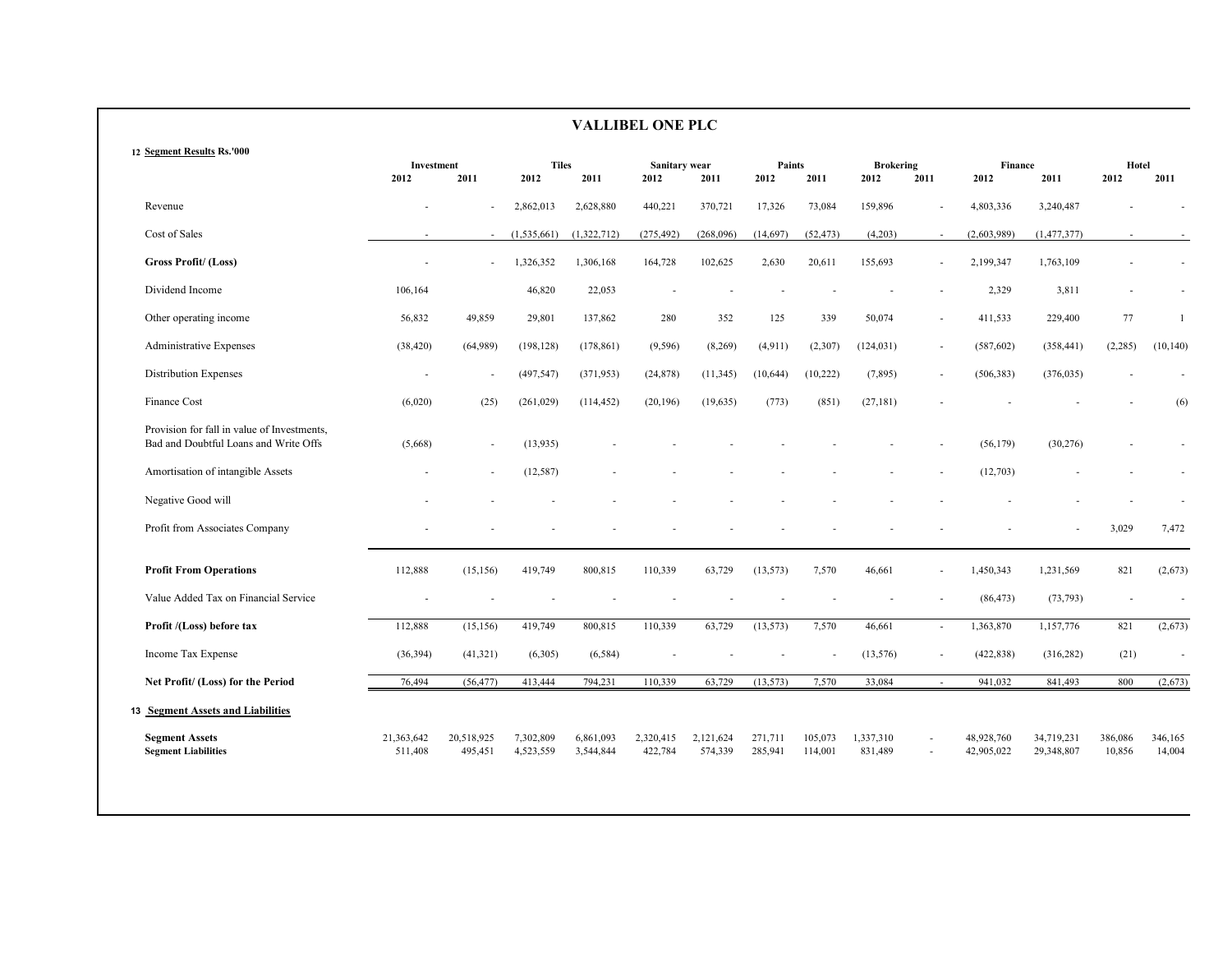|                                                                                      |                      |                        |                    |                    |                    | <b>VALLIBEL ONE PLC</b> |                    |                    |                          |                          |                      |                      |                          |                          |
|--------------------------------------------------------------------------------------|----------------------|------------------------|--------------------|--------------------|--------------------|-------------------------|--------------------|--------------------|--------------------------|--------------------------|----------------------|----------------------|--------------------------|--------------------------|
| 12 Segment Results (Contd) Rs.'000                                                   | Consumer<br>2012     | $2011 *$               | Life style<br>2012 | $2011 *$           | Tea & Coir<br>2012 | $2011 *$                | Transport<br>2012  | $2011 *$           | Apparel<br>2012          | $2011 *$                 | Other<br>2012        | $2011 *$             | Group<br>2012            | 2011                     |
| Revenue                                                                              | 902,999              | 1,315,514              | 697,946            | 243,842            | 465,603            | 483,042                 | 70,584             | 54,147             | 4,252,106                | 2,264,658                | 556,974              | 15,949               | 15,229,005               | 10,690,323               |
| Cost of Sales                                                                        | (756, 071)           | (1,120,754)            | (508, 623)         | (197, 896)         | (436, 589)         | (440, 411)              | $\sim$             |                    | (4, 156, 763)            | (2, 143, 936)            | (472, 017)           |                      | (10, 764, 104)           | (7,023,655)              |
| <b>Gross Profit/</b> (Loss)                                                          | 146,928              | 194,760                | 189,323            | 45,945             | 29,014             | 42,631                  | 70,584             | 54,147             | 95,344                   | 120,722                  | 84,957               | 15,949               | 4,464,901                | 3,666,668                |
| Dividend Income                                                                      | ÷,                   | 126                    | 213                |                    | 820                | ÷,                      | 1,468              | 2,591              | 346                      | $\overline{\phantom{a}}$ | 557                  | 509                  | 158,717                  | 29,089                   |
| Other operating income                                                               | 10,279               | 3.490                  | 12.959             | 2                  | 14,513             | (7,646)                 | 21.845             | 37,205             | 92,592                   |                          | 7,218                | 3.658                | 708,129                  | 454,521                  |
| Administrative Expenses                                                              | (100, 451)           | (78, 249)              | (67, 620)          | (25,948)           | (24, 154)          | (12, 867)               | (59, 288)          | (65,961)           | (154, 558)               | (58, 164)                | (57,376)             | 3,550                | (1,428,419)              | (860, 647)               |
| <b>Distribution Expenses</b>                                                         | (195, 348)           | (71, 101)              | (58, 390)          | (13,886)           | (2,909)            | 855                     | (2, 556)           | (739)              | $\overline{\phantom{a}}$ | $\overline{\phantom{a}}$ | (25,611)             | 899                  | (1,332,160)              | (853, 527)               |
| Finance Cost                                                                         | (128,995)            | (50, 607)              | (17, 654)          | (3,839)            | (2,570)            | (3, 425)                | (8,965)            | 5,627              | (106, 304)               | (46, 387)                | (16, 453)            | (1, 136)             | (596, 139)               | (234, 735)               |
| Provision for fall in value of Investments,<br>Bad and Doubtful Loans and Write Offs | (3,427)              |                        | (1,755)            |                    | (7, 151)           | ÷,                      | (10, 367)          |                    | 3,452                    |                          | (2,346)              |                      | (97, 376)                | (30, 276)                |
| Amortisation of intangible Assets                                                    |                      |                        |                    |                    |                    |                         |                    |                    |                          |                          |                      |                      | (25, 289)                | $\overline{\phantom{a}}$ |
| Negative Good will                                                                   |                      |                        |                    |                    |                    |                         |                    |                    |                          | 91,105                   | 112                  |                      | 112                      | 91,105                   |
| Profit from Associates Company                                                       |                      |                        |                    |                    |                    |                         |                    |                    |                          |                          | $\overline{a}$       |                      | 3,029                    | 7,472                    |
| <b>Profit From Operations</b>                                                        | (271, 013)           | (1,580)                | 57,076             | 2,274              | 7,564              | 19,549                  | 12,722             | 32,869             | (69, 129)                | 107,276                  | (8.942)              | 23,428               | 1,855,505                | 2,269,669                |
| Value Added Tax on Financial Service                                                 |                      |                        |                    |                    |                    |                         |                    |                    |                          |                          |                      |                      | (86, 473)                | (73, 793)                |
| Profit /(Loss) before tax                                                            | (271, 013)           | (1,580)                | 57,076             | 2,274              | 7,564              | 19,549                  | 12,722             | 32,869             | (69, 129)                | 107,276                  | (8.942)              | 23,428               | 1,769,032                | 2,195,875                |
| Income Tax Expense                                                                   |                      | (16, 531)              | (19,627)           | (17,087)           | (308)              | (2,302)                 | (3, 171)           | (4,971)            |                          |                          | (515)                | (3,745)              | (502, 756)               | (408, 823)               |
| Net Profit/ (Loss) for the Period                                                    | (271, 013)           | (18, 112)              | 37,449             | (14, 813)          | 7,256              | 17,247                  | 9,550              | 27,898             | (69, 129)                | 107,276                  | (9, 457)             | 19,683               | 1,266,276                | 1,787,052                |
| 13 Segment Assets and Liabilities                                                    |                      |                        |                    |                    |                    |                         |                    |                    |                          |                          |                      |                      |                          |                          |
| <b>Segment Assets</b><br><b>Segment Liabilities</b>                                  | 887.501<br>1,331,154 | 2,065,400<br>2,127,515 | 831,438<br>561,488 | 436,966<br>305,033 | 201,707<br>99,183  | 397.466<br>249,900      | 348,651<br>229,569 | 545,852<br>395,337 | 5,304,702<br>3,120,066   | 4,629,968<br>2,822,243   | 2,521,466<br>866,654 | 1,732,849<br>243,792 | 92,006,199<br>55,699,172 | 74,480,613<br>40,235,268 |

**\* Only 3 months from July 2011 to September 2011 is considered for the comparative position since the acquisition took place in July 2011**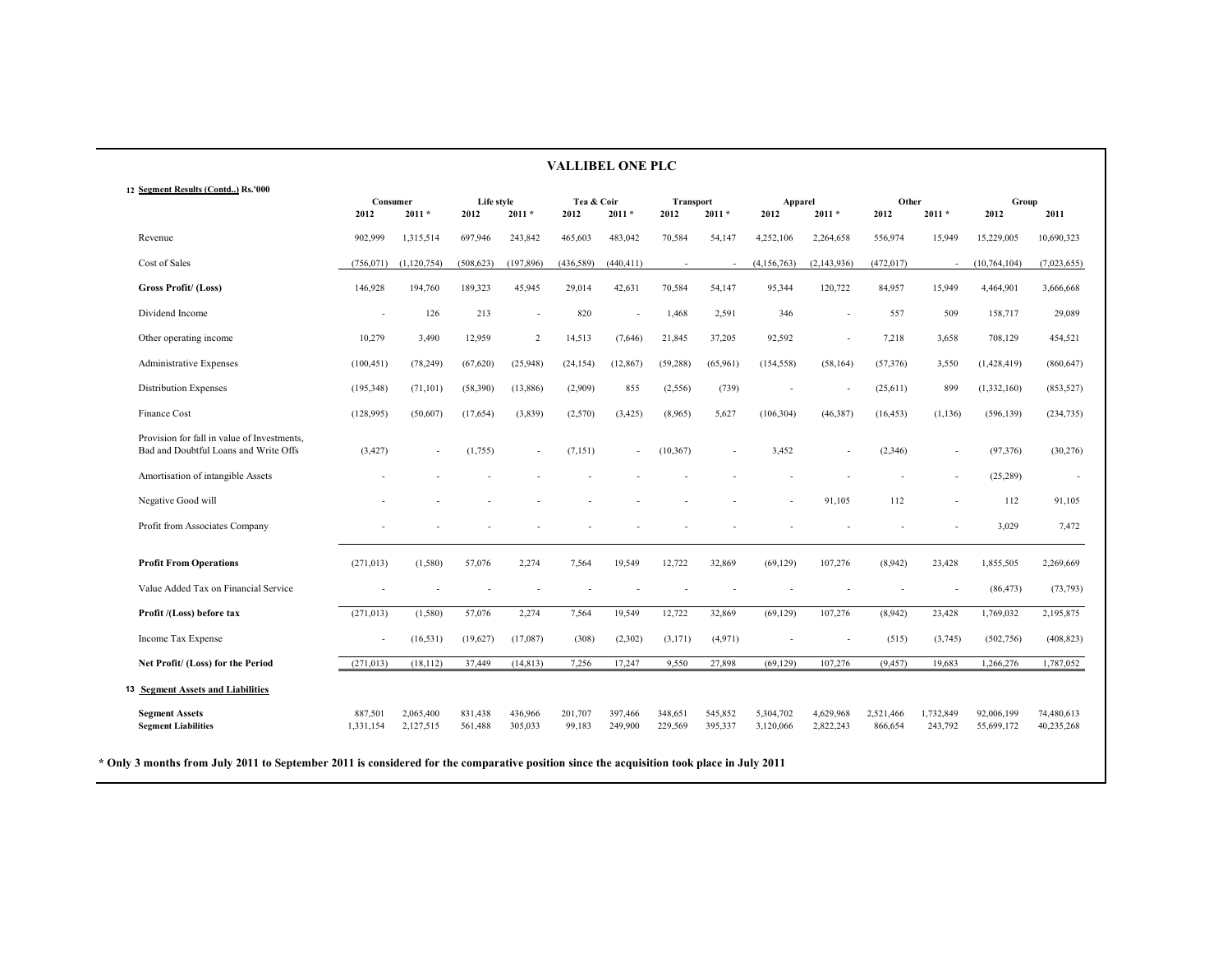# **VALLIBEL ONE PLC** SHARE INFORMATION

## **1 Market prices of the share for the Six month ended 30th September 2012**

|         | <u> 2012 </u> | <u> 2011</u> |
|---------|---------------|--------------|
| Highest | Rs.24.50      | Rs.38.50     |
| Lowest  | Rs.13.20      | Rs.26.80     |
| Closing | Rs.21.50      | Rs.27.20     |

## **2 Directors Shareholding As At 30th September 2012.**

| <b>Name</b>       | No of shares<br>As at 30th<br>September 2012 | No of shares<br>As at 30th<br>September 2011 |
|-------------------|----------------------------------------------|----------------------------------------------|
| K D D Perera      | 689,726,471                                  | 686, 351, 969                                |
| W D N H Perera    | Nil                                          | Nil                                          |
| S H Amarasekera   | 1,000,000                                    | 1,000,000                                    |
| J A S S Adhihetty | 100,000                                      | 100,000                                      |
| K Fernando        | 800,000                                      | 800,000                                      |
| R N Asirwatham    | 800                                          | 800                                          |

#### **3 The Twenty Major Share Holders As At 30th September 2012.**

|    |                                                         | No of         | $(\%)$ of issued |
|----|---------------------------------------------------------|---------------|------------------|
|    |                                                         | <b>Shares</b> | Capital          |
| 1  | K D D Perera                                            | 689,726,471   | 63.478           |
| 2  | Vallibel Investments (Private) Limited                  | 91,966,451    | 8.464            |
| 3  | Vallibel Leisure (Private) Limited                      | 91,929,063    | 8.461            |
| 4  | <b>Employees Provident Fund</b>                         | 61,258,500    | 5.638            |
| 5  | Bank of Ceylon A/c Ceybank Unit Trust                   | 7,331,936     | 0.675            |
| 6  | Mercantile Investments and Finance PLC                  | 5,176,000     | 0.476            |
| 7  | Rosewood (Pvt) Limited-Account No.2                     | 4,303,300     | 0.396            |
| 8  | Mellon Bank N. A. - UPS Group Trust                     | 2,800,000     | 0.258            |
| 9  | Esna Holdings (Pvt) Ltd                                 | 2,703,424     | 0.249            |
| 10 | Mr M Sritharan                                          | 2,700,000     | 0.248            |
| 11 | Mr S N Kumar                                            | 2,613,000     | 0.240            |
| 12 | Merrill J Fernando & Sons (Pvt) Limited                 | 2,299,000     | 0.212            |
| 13 | Mrs D P N Kumar                                         | 2,090,000     | 0.192            |
| 14 | Mr A N Esufally                                         | 2,090,000     | 0.192            |
| 15 | Standard Chartered Bank Singapore S/A HL Bank Singapore |               |                  |
|    | Branch                                                  | 2,090,000     | 0.192            |
| 16 | Mr H R S Wijeratne                                      | 2,069,000     | 0.190            |
| 17 | <b>Employees Trust Fund Board</b>                       | 2,024,600     | 0.186            |
| 18 | Mr A M Weerasinghe                                      | 2,000,000     | 0.184            |
| 19 | Wickramaratnes (Pvt) Limited                            | 1,865,000     | 0.172            |
| 20 | Union Assurance PLC/Account No. 05 (Unit -Linked Life   | 1,748,347     | 0.161            |
|    | Insurance Fund Equity TRA)                              |               |                  |

**4** The percentage of shares held by the public as at 30th September 2012 – 19.38%